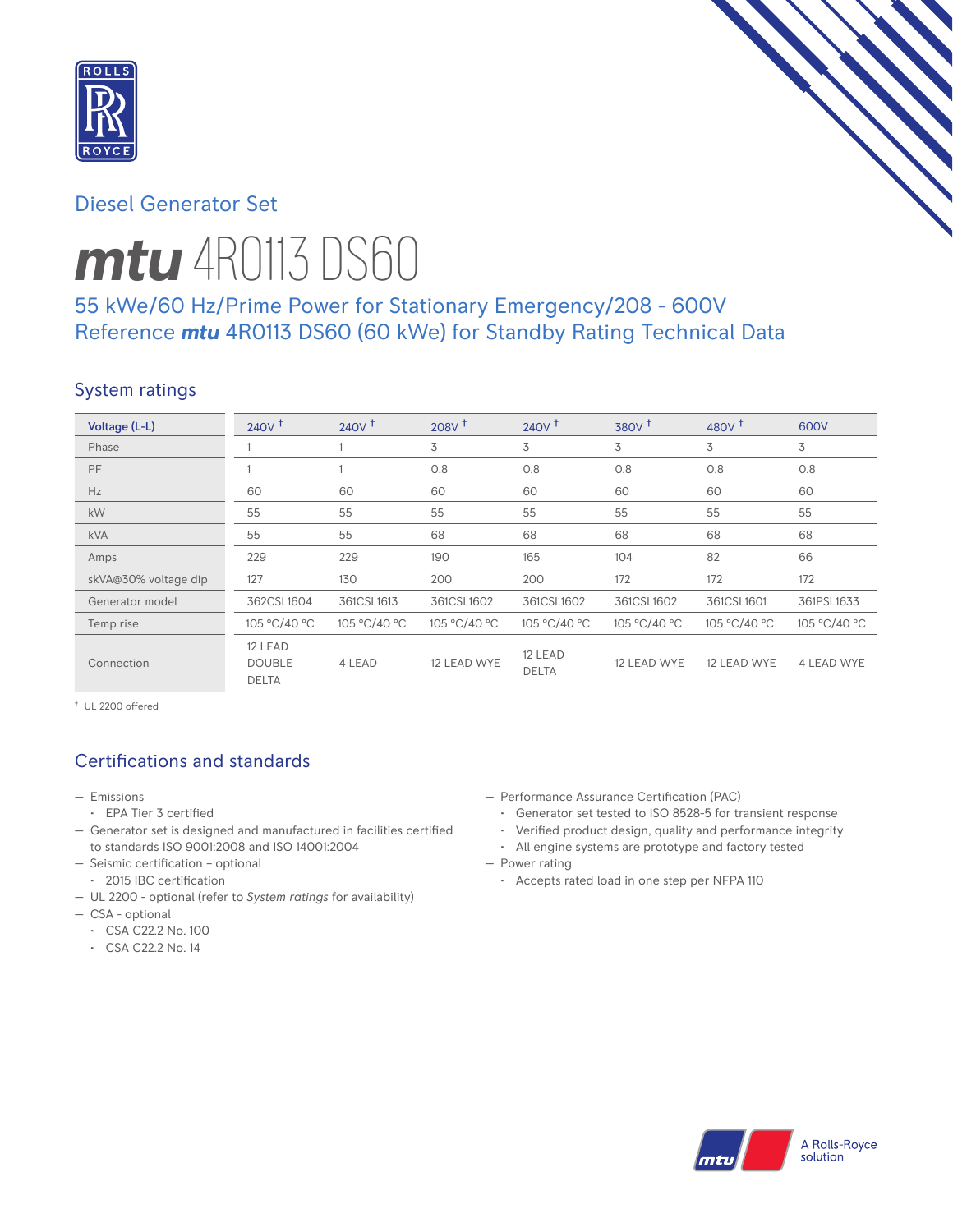## Standard features \*

- Single source supplier
- Global product support
- Two (2) Year/3,000 Hour Basic Limited Warranty
- 4045HF280 diesel engine
	- 4.5 liter displacement
	- Mechanical injection pump
	- 4-cycle
- Engine-generator resilient mounted
- Complete range of accessories
- Cooling system
- Integral set-mounted
- Engine-driven fan

# Standard equipment \*

## Engine

- Air cleaner
- Oil pump
- Oil drain extension and shut-off valve
- Full flow oil filter
- Fuel filter with water seperator
- Jacket water pump
- Thermostat
- Blower fan and fan drive
- Radiator unit mounted
- Electric starting motor 12V
- Governor mechanical droop
- Base formed steel
- SAE flywheel and bell housing
- Charging alternator 12V
- Battery box and cables
- Flexible fuel connectors
- Flexible exhaust connection
- EPA certified engine

## **Generator**

- NEMA MG1, IEEE, and ANSI standards compliance for temperature rise and motor starting
- Self-ventilated and drip-proof
- Superior voltage waveform
- Solid state, volts-per-hertz regulator
- $\pm$  1% voltage regulation no load to full load
- Brushless alternator with brushless pilot exciter
- 4 pole, rotating field
- 105 °C maximum prime temperature rise
- 1-bearing, sealed
- Flexible coupling
- Full amortisseur windings
- 125% rotor balancing
- 3-phase voltage sensing
- 100% of rated load one step
- 5% maximum total harmonic distortion
- Generator
	- Brushless, rotating field generator
	- 2/3 pitch windings
	- 300% short circuit capability with optional Permanent Magnet Generator (PMG)
- Digital control panel(s)
	- UL recognized, CSA certified, NFPA 110
	- Complete system metering
	- LCD display

## Digital control panel(s)

- Digital metering
- Engine parameters
- Generator protection functions
- Engine protection
- Windows®-based software
- Multilingual capability
- Communications to remote annunciator
- Programmable input and output contacts
- UL recognized, CSA certified, CE approved
- Event recording
- IP 54 front panel rating with integrated gasket
- NFPA 110 compatible

\* Represents standard product only. Consult the factory/*mtu* Distributor for additional configurations.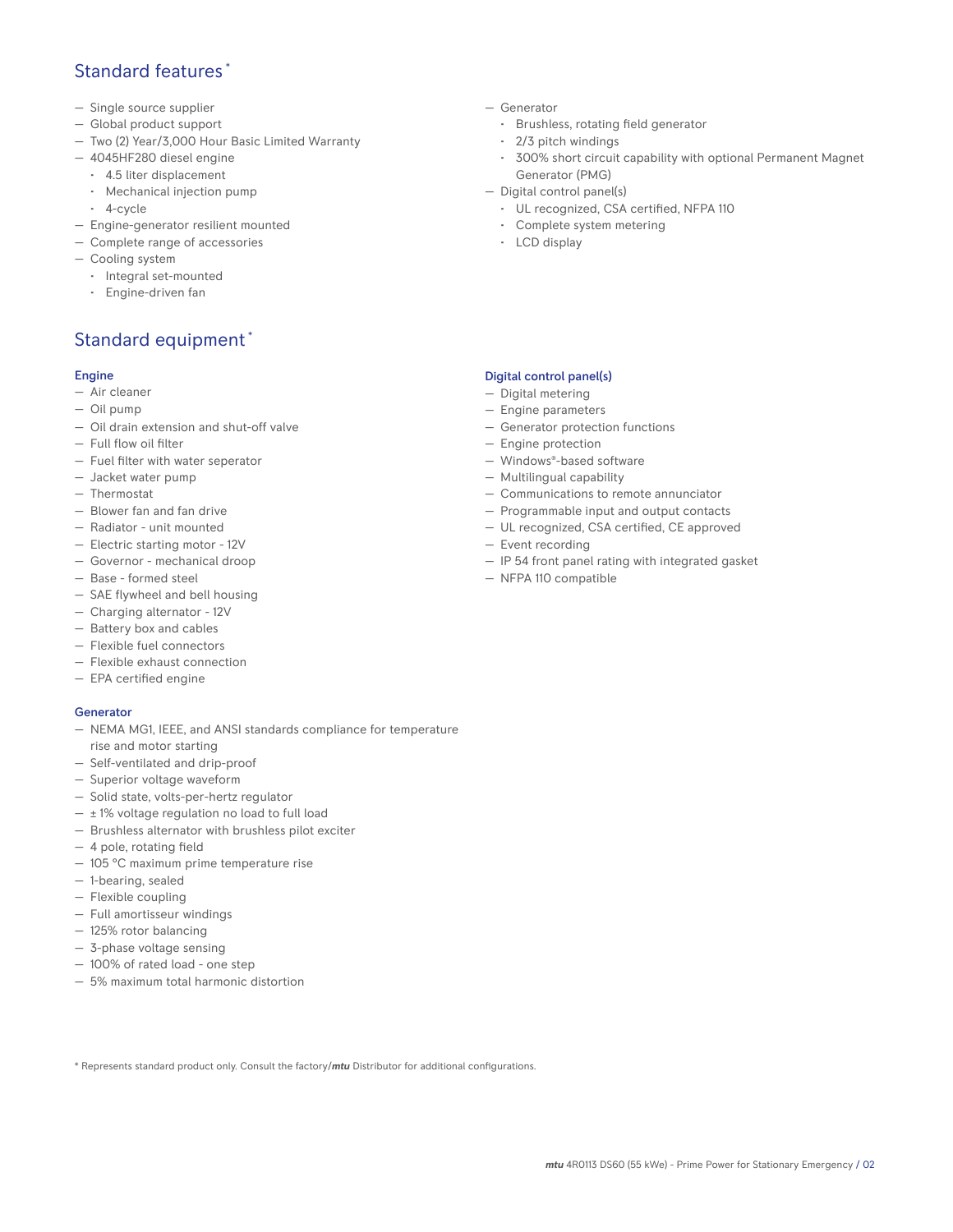# Application data

#### Engine

| Manufacturer                         | John Deere       |
|--------------------------------------|------------------|
| Model                                | 4045HF280        |
| Type                                 | 4-cycle          |
| Arrangement                          | 4-inline         |
| Displacement: $L$ (in <sup>3</sup> ) | 4.5(275)         |
| Bore: cm (in)                        | 10.6(4.19)       |
| Stroke: cm (in)                      | 12.7(5)          |
| Compression ratio                    | 19:1             |
| Rated rpm                            | 1,800            |
| Engine governor                      | mechanical droop |
| Maximum power: kWm (bhp)             | 67 (90)          |
| Steady state frequency band          | ± 0.5%           |
| Air cleaner                          | dry              |
|                                      |                  |

## Liquid capacity

| Total oil system: L (gal)             | 13(3.4)   |
|---------------------------------------|-----------|
| Engine jacket water capacity: L (gal) | 8.5(2.3)  |
| System coolant capacity: L (gal)      | 16.7(4.4) |

#### Electrical

| Electric volts DC                                            |     |
|--------------------------------------------------------------|-----|
| Cold cranking amps under -17.8 $^{\circ}$ C (O $^{\circ}$ F) | 925 |
| Batteries: group size                                        | .31 |
| Batteries: quantity                                          |     |
|                                                              |     |

#### Fuel system

| $3/8"$ NPT  |
|-------------|
| $3/8$ " NPT |
| 1.8(6)      |
| diesel #2   |
| 113 (29.9)  |
|             |

#### Fuel consumption

| At 100% of power rating: L/hr (gal/hr)                                | 17.8(4.7)  |
|-----------------------------------------------------------------------|------------|
| At 75% of power rating: L/hr (gal/hr)                                 | 13.6(3.6)  |
| At 50% of power rating: L/hr (gal/hr)                                 | 9.5(2.5)   |
|                                                                       |            |
| Cooling - radiator system                                             |            |
| Ambient capacity of radiator: °C (°F)                                 | 50 (122)   |
| Maximum restriction of cooling air: intake                            |            |
| and discharge side of radiator: kPa (in. H <sub>2</sub> O)            | 0.12(0.5)  |
| Water pump capacity: L/min (gpm)                                      | 144 (38)   |
| Heat rejection to coolant: kW (BTUM)                                  | 33 (1,849) |
| Heat rejection to air to air: kW (BTUM)                               | 4 (233)    |
| Heat radiated to ambient: kW (BTUM)                                   | 9.2(522)   |
| Fan power: kW (hp)                                                    | 1.16(1.55) |
|                                                                       |            |
| Air requirements                                                      |            |
| Aspirating: *m <sup>3</sup> /min (SCFM)                               | 5.3 (187)  |
| Air flow required for radiator                                        |            |
| cooled unit: *m <sup>3</sup> /min (SCFM)                              | 91 (3,162) |
| Remote cooled applications; air flow required for                     |            |
| dissipation of radiated generator set heat for a                      |            |
| maximum of 25 °F rise: *m <sup>3</sup> /min (SCFM)                    | 34 (1,176) |
|                                                                       |            |
| * Air density = 1.184 kg/m <sup>3</sup> (0.0739 lbm/ft <sup>3</sup> ) |            |
|                                                                       |            |
| <b>Exhaust system</b>                                                 |            |
| Gas temperature (stack): °C (°F)                                      | 515 (959)  |
| Gas volume at stack temperature: m <sup>3</sup> /min (CFM)            | 13.5 (477) |
| Maximum allowable back pressure at                                    |            |
| outlet of engine, before piping: kPa (in. H <sub>2</sub> 0)           | 7.5(30)    |
|                                                                       |            |

Minimum allowable back pressure: kPa (in  $H_2O$ ) N/A

*mtu* 4R0113 DS60 (55 kWe) - Prime Power for Stationary Emergency / 03